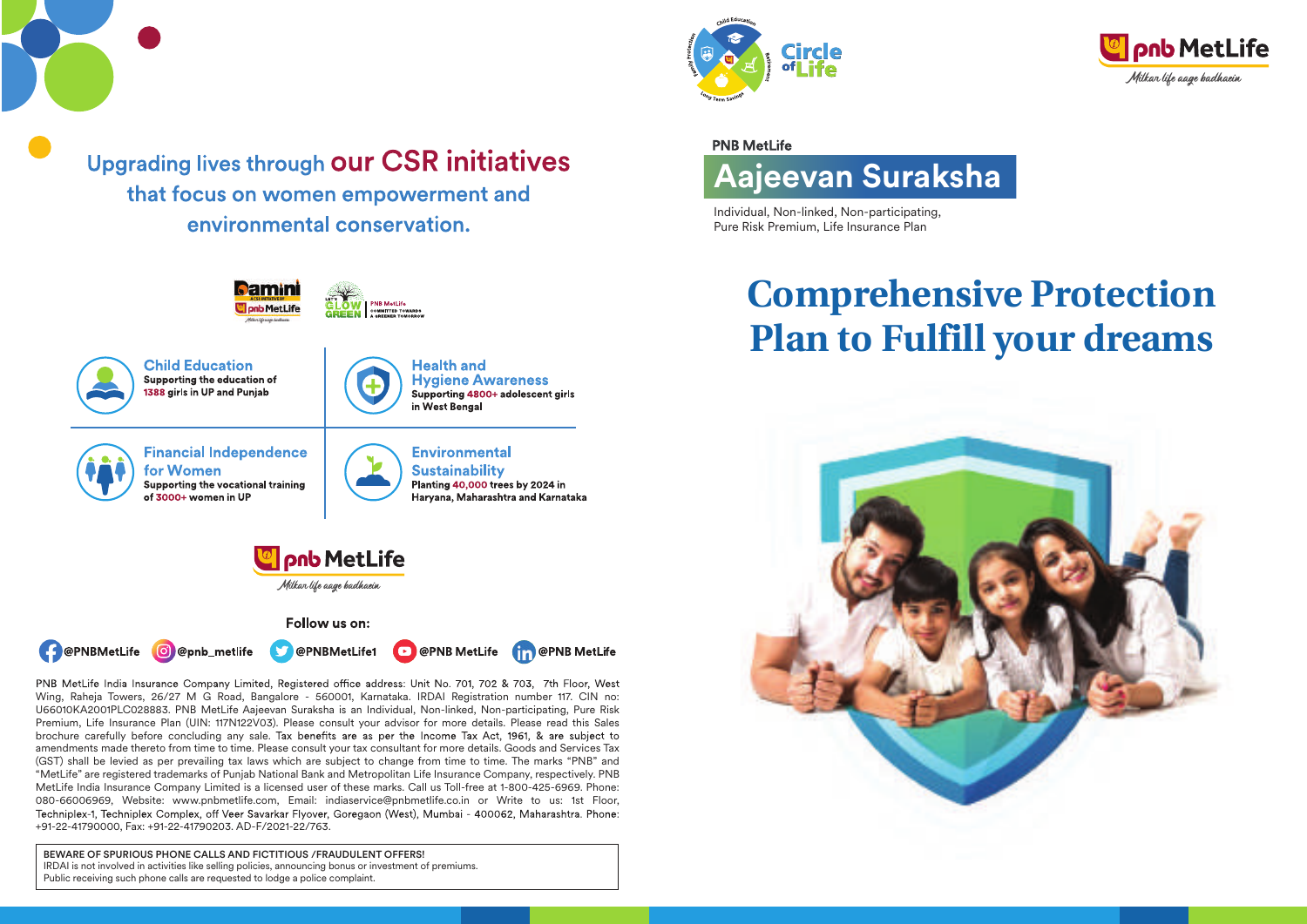# **PNB METLIFE AAJEEVAN SURAKSHA**

An Individual, Non-linked, Non-participating, Pure Risk Premium, Life Insurance Plan

Life is full of ups and downs. We need to be well prepared to take care of it so that our beloved ones can enjoy their life. Thus, it is necessary that we take proactive steps to ensure their financial security during our earning years.

PNB MetLife Aajeevan Suraksha is a comprehensive life insurance plan that gives you the convenience to pay premiums for a shorter period or throughout the policy term while keeping you protected for life (up to age 99), or till the term of your choice. You can also choose to cover your spouse in the same plan and choose return of premiums on survival till the end of the policy term which makes it a truly flexible offering. So, opt for PNB MetLife Aajeevan Suraksha and say goodbye to all your worries for life!

# **PLAN BENEFITS**

#### **Choose to pay premiums as per your requirement**

- Pay for a limited term of 5 years to 15 years OR
- Pay just once and stay protected for the entire term
- Pay throughout policy term by choosing Regular Pay

#### **Choose to stay protected for Whole of life or Fixed term:**

- Whole Life Cover: Opt for a coverage upto age 99 years OR
- Fixed Term Cover: Opt for a coverage of 10 to 40 years<sup>2</sup>

#### **Customize your plan with a choice of 4 Benefit Options**

- Lump Sum: Death benefit paid as lump sum
- Life Partner: Option to cover spouse<sup>3</sup> under the same policy
- • **Fixed Income**: Get level monthly income for 10 years PLUS immediate lump sum payout equal to 100 times of the chosen monthly income.
- **Increasing Income**: Increasing monthly income for 10 years PLUS immediate lump sum payout equal to 100 times of the chosen monthly income.

#### **Get additional benet:**

• Choose 'With Return of Premium'' Option to get your premiums back on survival till maturity.

#### **Get additional protection:**

- Inbuilt cover against Terminal illness.
- Enhance your cover through riders

#### Tax benefits as per prevailing tax laws<sup>4</sup>

1 'With Return of Premiums' option will be available on payment of additional premium and this option will be available only with 'Fixed Term Cover' option

2 Maximum policy term allowed for 'With Return of Premiums' option will be 30 years.

3 Cover for spouse under 'Life Partner Option' will be available on payment of additional premium and this option will be available only with 'Fixed Term Cover' option.

<sup>4</sup>Tax benefits are as per the Income Tax Act, 1961, & are subject to amendments made thereto from time to time. Please consult your tax consultant for more details

# **HOW DOES THE PLAN WORK?**

#### **Case I**

**Age Policy year**

**35 0**

**Scenario 2: In case of Survival**

ÂÂÂ-ÂÂ

**Sagar**, 35 years old, non smoker, wants to purchase a good Life Insurance plan during his earning years so that he can be worry free about his family's financial security for the rest of his life. He chooses to pay premiums for a premium payment term of 10 years in PNB Metlife Aajeevan Surakhsha. He opts for:



**85 49**

**No benefit will be paid in case of survival** 

Policy terminates

Premium are exclusive of texas and assuming life assured is in good health

**45 0**

• The policy terminates after payout of death or terminal illness benefit, whichever is earlier

At policy inception, Sagar can choose to pay for a shorter period (5 years) or a longer period (15 year). annualized premiums payable by sagar based on the option chosen will be as mentioned below:

| Premium payment term<br>(years) | Annualized Premium<br>(Rs.) |
|---------------------------------|-----------------------------|
|                                 | 276,100                     |
| 15                              | 110,200                     |

**The above example are for illustrative purposes only. Please refer complete sales brochure before concluding the sale.**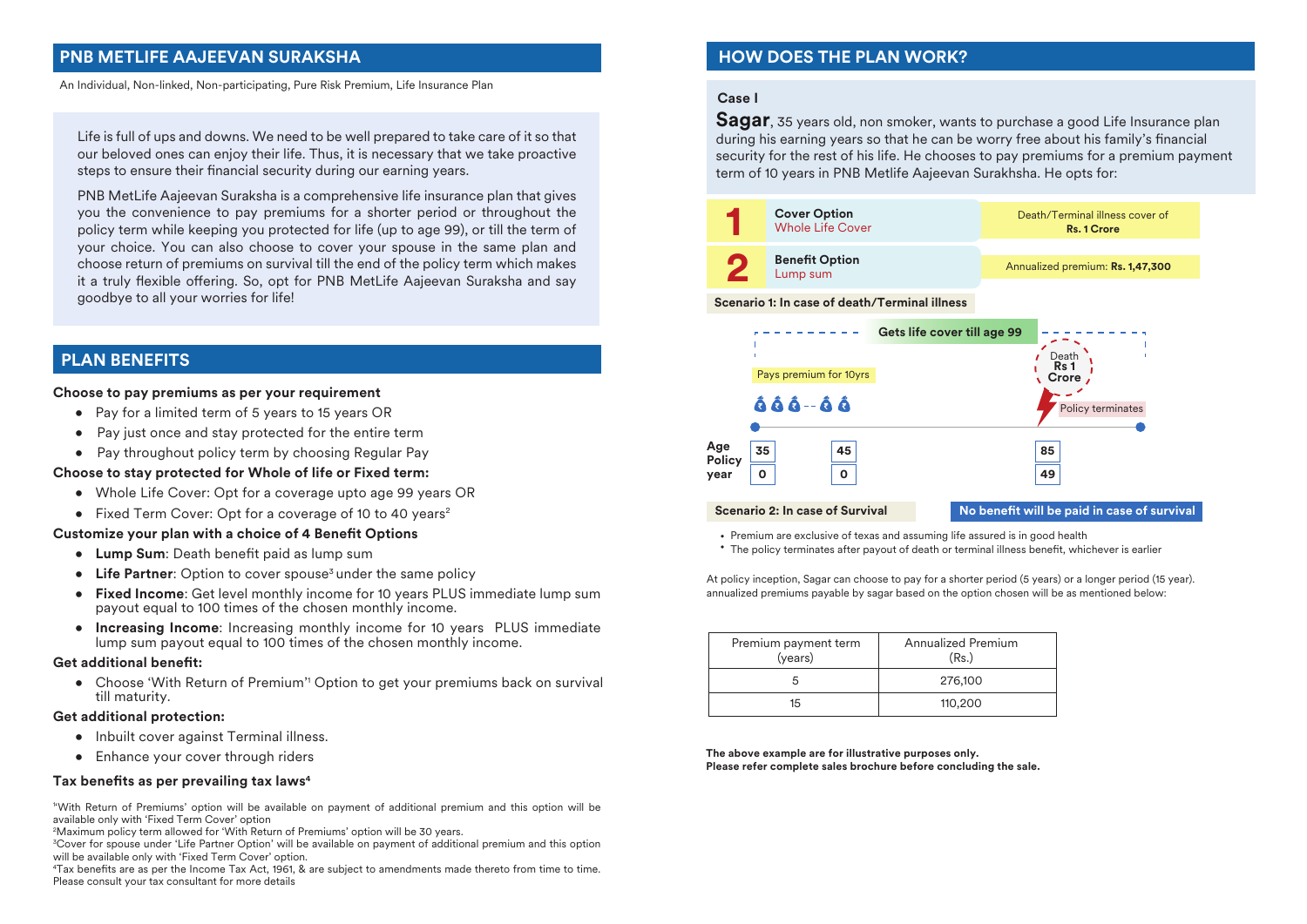#### **Case II**

**Age Policy year**

**35 0**

**Scenario 2: In case of Survival**

**Manish**, 35 years old, non smoker, wants a single plan that covers both him and his wife Anu. He choose to pay premium in PNB MetLife Aajeevan Suraksha for a premium payment term of 15 years and chooses a policy term of 30 years. He opts for:



#### immediately, policy will be continue with reduced annual premium of Rs. 25,300, with Rs 1Cr. being payable on subsequent death or diagnosis of terminal illnes of first life.

**40 4**

- Premiums are exculsive of taxes & assuming lives assured are in good health
- The policy terminates after payout of death/terminal illness benefit (whichever is earlier), in respect of both lives during the policy term

At policy inception, Manish can choose to pay for a shorter period (5 years/10 years). He can also opt for 'With Return of Premium' if he wants his premium back on survival till the end of the policy term. Premiums payable by Manish based on the option chosen will be as mentioned below:

• If second life's (Anu's) death/terminal illness occurance precedes first life(Manish), Rs 50 lakh will be paybale

**50 14**

**60 24**

**No benefit will be paid in case of survival** 

| Premium                 | Annualized Premium (Rs.)            |                                                   |  |  |  |
|-------------------------|-------------------------------------|---------------------------------------------------|--|--|--|
| payment term<br>(years) | <b>Without Return</b><br>of Premium | With Return of Premium<br>(Policy term: 30 years) |  |  |  |
| 5                       | 1,13,517                            | 1,44,249                                          |  |  |  |
| 10                      | 61,491                              | 89,906                                            |  |  |  |
| 15                      | 45,912                              | 72,757                                            |  |  |  |

**The above example are for illustrative purposes only. Please refer complete sales brochure before concluding the sale.**

# **Case III**

**Vineet**, 40 years old, non smoker wants to ensure that his family's lifestyle is maintained even when he is not around and wants his money back if nothing happens to him till end of the policy term. He chooses premium payments term of 10 years, policy term of 30 years and opts for additional benefit 'With Return of Premium'. He opts for:



At policy inception, Vineet can chose to pay for shorter period (5years) or a longer period(15years). He can also choose for 'Without Return of Premiums'. Premiums payable by Vineet based on a the option chosen will be mentioned below:

| Premium                 |                                     | Annualized Premium (Rs.) |
|-------------------------|-------------------------------------|--------------------------|
| payment term<br>(years) | <b>Without Return</b><br>of Premium | With Return of Premium   |
| 5                       | 91.190                              | 1,14,730                 |
| 10                      | 49,280                              | 71,280                   |
| 15                      | 36,850                              | 57,530                   |

- Premiums are exclusive of taxes and assuming life assured is in good health
- The Policy terminated after payment of last instalment of monthly income. If 'With Return of Premium' is opted all premiums paid on survival till maturity will be excluding extra premiums and taxes

**The above example are for illustrative purposes only. Please refer complete sales brochure before concluding the sale.**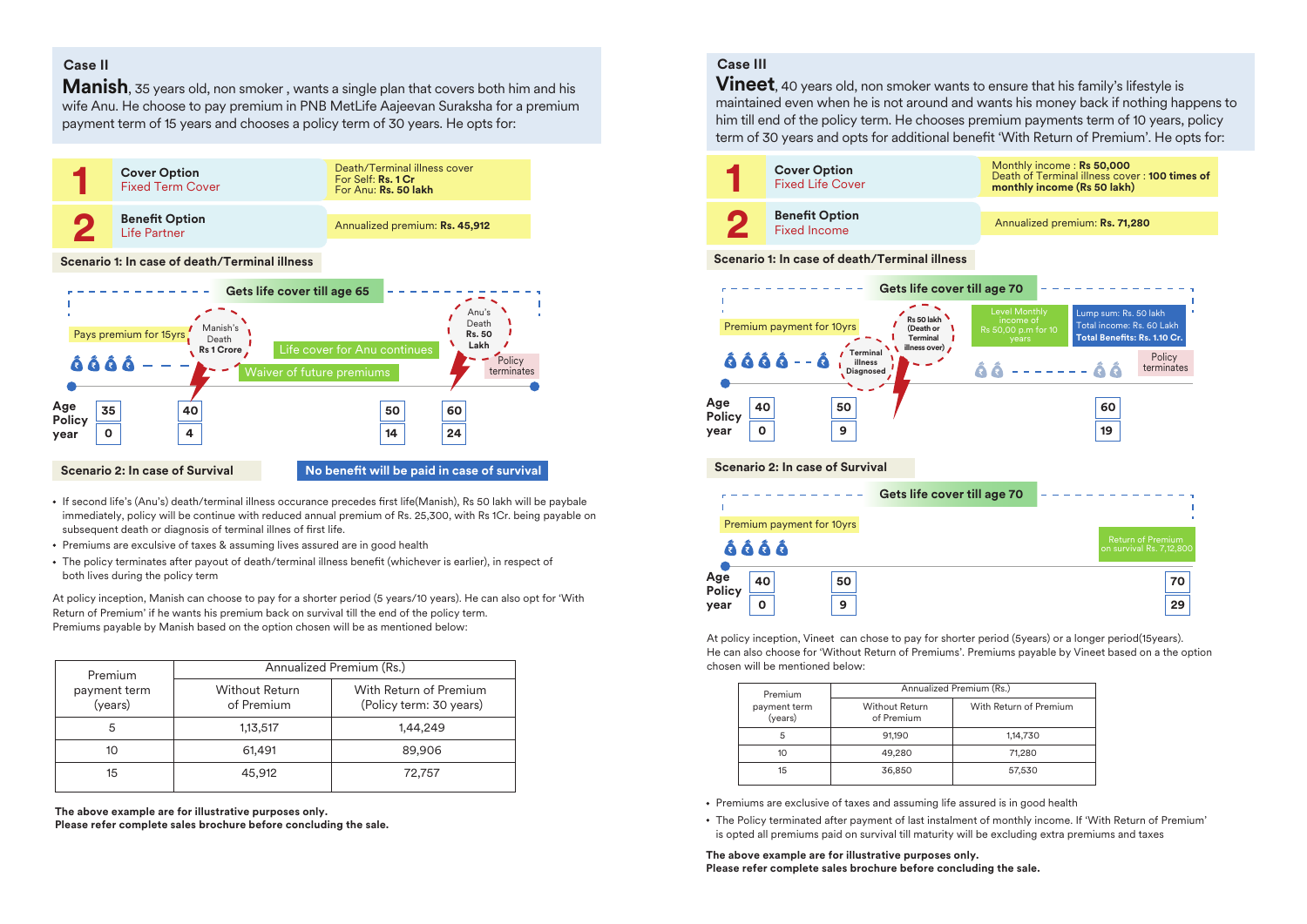# **Case IV**

**Policy year**

**0**

**9**

**Harsh**, 30 years old, non smoker, wants to protect his family in his absence. He choose a policy term of 30 years and premium payment term of 10 years and opts for additional benefits 'With Return of Premium' He opts for:



At policy inception, Harsh can choose to pay for a shorter period (5 years) or a longer period (15 years). He can also choose for 'Without return of Premium'. Premiums payable by Harsh based on the option chosen will be as mentioned below:

**29**

| Premium                 | Annualized Premium (Rs.)            |                                                   |  |  |  |
|-------------------------|-------------------------------------|---------------------------------------------------|--|--|--|
| payment term<br>(years) | <b>Without Return</b><br>of Premium | With Return of Premium<br>(Policy term: 30 years) |  |  |  |
| 5                       | 44,000                              | 56,300                                            |  |  |  |
| 10                      | 23,900                              | 35,300                                            |  |  |  |
| 15                      | 17,900                              | 28,600                                            |  |  |  |

- Premiums are exclusive of taxes and assuming life assured is in good health
- If 'With Return of premium' is opted all premiums paid on survival till maturity will be excluding extra premiums and taxes

**The above example are for illustrative purposes only. Please refer complete sales brochure before concluding the sale.**

# **Case V**

**Sachin**, 35 years old, non smoker wants to ensure a regular income for his wife in his absence to meet the rising expenses and a lumpsym to take care of family's immediate needs even post retirement. He choses whole life cover and premium payment of 15years. He opts for:





At policy inception, Sachin can chose to pay for shorter period (5years/10 years). Premiums by Sachin based on the option chosen will be as mentioned below:

| Premium payment term<br>(years) | Annualized Premium<br>(Rs.) |
|---------------------------------|-----------------------------|
| 'n                              | 3,29,074                    |
| 10                              | 1,75,497                    |

- Premiums are exclusive of taxes and assuming life assured is in good health
- The Policy terminated after payment of last instalment of monthly income in case of death during the policy term

**The above example are for illustrative purposes only. Please refer complete sales brochure before concluding the sale.**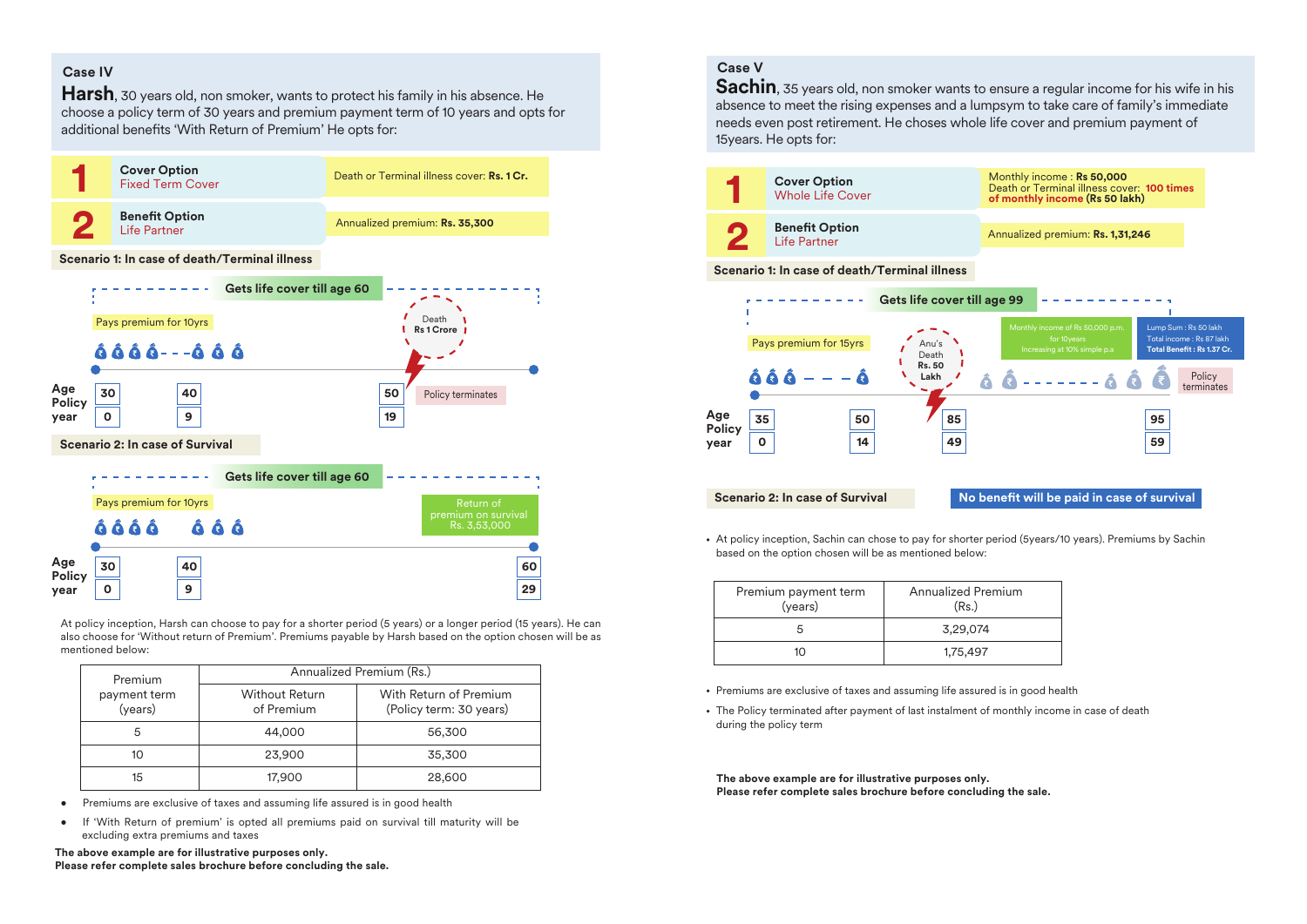| Cover options                                | 1) Fixed Term Cover<br>2) Whole Life Cover                                                                                                                                                                                                                     |                                |  |  |  |
|----------------------------------------------|----------------------------------------------------------------------------------------------------------------------------------------------------------------------------------------------------------------------------------------------------------------|--------------------------------|--|--|--|
| <b>Benefit Options</b>                       | 1) Lump Sum<br>2) Life Partner <sup>5</sup><br>3) Fixed Income<br>4) Increasing Income                                                                                                                                                                         |                                |  |  |  |
| Entry Age <sup>6</sup> (Years)               | Minimum: 18 years; Maximum: 65 years                                                                                                                                                                                                                           |                                |  |  |  |
|                                              | <b>Cover Option</b>                                                                                                                                                                                                                                            | Age                            |  |  |  |
| Maximum Maturity<br>Age <sup>6</sup> (Years) | <b>Fixed Term Cover</b>                                                                                                                                                                                                                                        | 80                             |  |  |  |
|                                              | <b>Whole Life Cover</b>                                                                                                                                                                                                                                        | 99                             |  |  |  |
| Sum Assured (Rs.)                            | Minimum: 25,00,000<br>Maximum : No limit, subject to Board approved underwriting<br>policy                                                                                                                                                                     |                                |  |  |  |
| Premium (Rs.)                                | Minimum Premium (Regular Pay): 3,975<br>Minimum Premium (Other than Regular Pay): 5,000<br>Based on the Basic Sum Assured, Entry Age, Policy Term, Premium<br>payment term, Smoker Status, Benefit Option, Cover Option and<br>Return of Premium Option chosen |                                |  |  |  |
| Premium payment<br>term (PPT) (Years)        | Single pay: Single premium payment at inception of the Policy<br>Limited pay: 5 to 15<br>Regular pay (Regular Pay is only available with Fixed Term option)                                                                                                    |                                |  |  |  |
| Minimum Policy<br>term (PT) (Years)          | Single pay, Regular pay: 10<br>Limited pay: Premium payment term plus 5                                                                                                                                                                                        |                                |  |  |  |
|                                              | For all Single pay, Limited pay & Regular pay options                                                                                                                                                                                                          |                                |  |  |  |
|                                              | <b>Cover Option</b>                                                                                                                                                                                                                                            | <b>Policy Term</b>             |  |  |  |
| Maximum Policy                               |                                                                                                                                                                                                                                                                | Without Return of Premiums: 40 |  |  |  |
| term (Years)                                 | <b>Fixed Term Cover</b>                                                                                                                                                                                                                                        | With Return of Premiums: 30    |  |  |  |
|                                              | <b>Without Return of Premiums:</b><br><b>Whole Life Cover</b><br>99 minus age at entry                                                                                                                                                                         |                                |  |  |  |
| Premium payment<br>option                    | Yearly/Half yearly/Monthly7                                                                                                                                                                                                                                    |                                |  |  |  |
| Riders <sup>8</sup>                          | PNB MetLife Accidental Death Benefit Rider Plus (117B020V03)<br>PNB MetLife Serious Illness Rider (117B021V03)                                                                                                                                                 |                                |  |  |  |

5 Life Partner option will be available only with 'Fixed Term Cover'

<sup>6</sup>All references to age are as on age last birthday

7 Monthly mode is available for Standing Instruction/direct debit options (including ACH)

8 Rider Sum Assured shall be subject to Sum Assured of base policy. Premium for all the riders put together shall be subject to a ceiling of 30% of the premium of the base policy. Riders will only be available with Single Pay, Regular Pay and Limited Pay with Premium Payment Terms of 5 years, 7 years, 10 years, 12 years and 15 years. Riders will not be offered if the outstanding term under the base policy is less than 5 years. Rider can be attached only at the inception of the policy.

# **PLAN AT A GLANCE SAMPLE PREMIUM RATES**

Sample premiums (excluding service tax) calculated for **Sum Assured of Rs. 1 Crore**. For Fixed Term Cover the policy term is considered as 30 years. For Whole Life Cover option the policy term is 99-age at entry.

#### **ANNUAL PREMIUMS WITHOUT 'RETURN OF PREMIUMS' OPTION FOR PREMIUM PAYMENT TERM – 10 YEARS:**

| <b>Cover</b><br>option           | <b>Fixed term cover</b> |                        |                        |                             |              | <b>Whole Life cover</b> |                       |
|----------------------------------|-------------------------|------------------------|------------------------|-----------------------------|--------------|-------------------------|-----------------------|
| Age (years)<br>Benefit<br>option | Lump sum                | Life<br><b>Partner</b> | <b>Fixed</b><br>Income | <b>Increasing</b><br>income | Lump,<br>sum | <b>Fixed</b><br>Income. | Increasing<br>income. |
| 20                               | 14,100                  | 28,697                 | 12,800                 | 12,600                      | 90.500       | 81,400                  | 78,800                |
| 30                               | 23,900                  | 44.530                 | 21,700                 | 21,200                      | 124,200      | 111,800                 | 108,100               |
| 40                               | 49,200                  | 88,295                 | 44,800                 | 43,800                      | 1,76,200     | 158,600                 | 153,300               |
| 50                               | 107,200                 | 1,91,253               | 97,600                 | 95,400                      | 2,63,700     | 237,400                 | 229,400               |

#### **SINGLE PREMIUM WITHOUT 'RETURN OF PREMIUMS' OPTION:**

| <b>Cover</b><br>option             | <b>Fixed term cover</b> |                               |                        |                             | <b>Whole Life cover</b> |                        |                             |
|------------------------------------|-------------------------|-------------------------------|------------------------|-----------------------------|-------------------------|------------------------|-----------------------------|
| Age (years)<br>  Benefit<br>option | Lump sum                | <b>Life</b><br><b>Partner</b> | <b>Fixed</b><br>Income | <b>Increasing</b><br>income | Lump<br>sum             | <b>Fixed</b><br>Income | <b>Increasing</b><br>income |
| 20                                 | 103,400                 | 2,06,500                      | 94,200                 | 92,000                      | 8,35,000                | 751,500                | 726,500                     |
| 30                                 | 1,82,900                | 3,38,800                      | 166,300                | 162,700                     | 11,48,500               | 1,033,600              | 999,200                     |
| 40                                 | 3,82,000                | 6,84,400                      | 347,500                | 339,800                     | 16, 10, 700             | 1,449,600              | 1,401,300                   |
| 50                                 | 8,32,500                | 14,70,500                     | 757,400                | 740,800                     | 22,77,300               | 2,049,600              | 1,981,301                   |

#### **REGULAR PREMIUMS WITHOUT 'RETURN OF PREMIUMS' OPTION FOR PREMIUM PAYMENT TERM – 30 YEARS:**

| Cover<br>option                  | <b>Fixed term cover</b> |                               |                               |                             | Whole Life cover                                                   |                        |                             |
|----------------------------------|-------------------------|-------------------------------|-------------------------------|-----------------------------|--------------------------------------------------------------------|------------------------|-----------------------------|
| Age (years)<br>Benefit<br>option | Lump sum                | <b>Life</b><br><b>Partner</b> | <b>Fixed</b><br><b>Income</b> | <b>Increasing</b><br>income | Lump<br>sum                                                        | <b>Fixed</b><br>Income | <b>Increasing</b><br>income |
| 20                               | 7,100                   | 14.217                        | 6,100                         | 5,800                       |                                                                    |                        |                             |
| 30                               | 11.300                  | 21.293                        | 9,800                         | 9,400                       | Regular Premium Option is only<br>available with Fixed Term Cover. |                        |                             |
| 40                               | 22,100                  | 40.237                        | 19,100                        | 18,200                      |                                                                    |                        |                             |
| 50                               | 50,800                  | 91,221                        | 44,000                        | 42,100                      |                                                                    |                        |                             |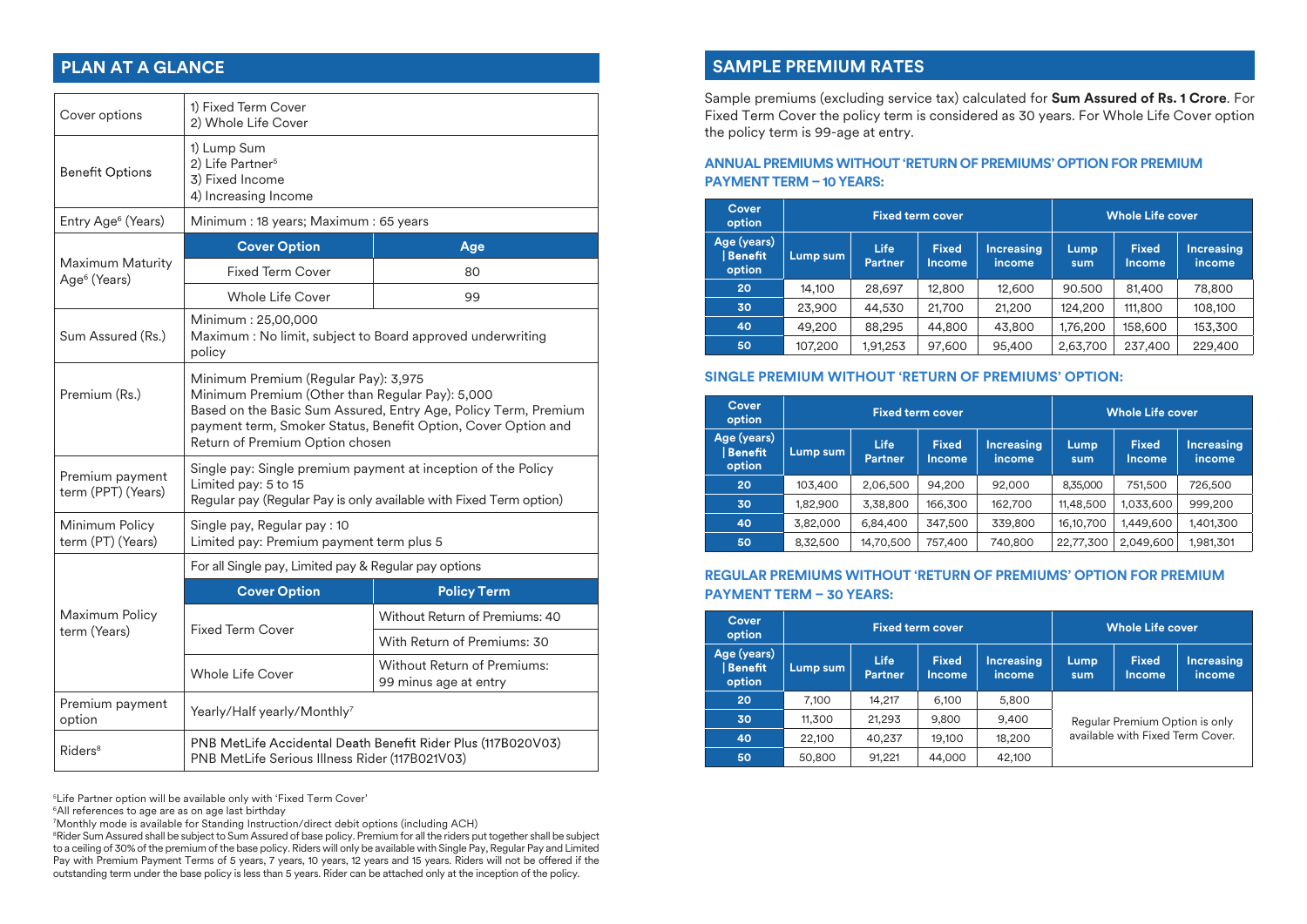#### **ANNUAL PREMIUMS WITH 'RETURN OF PREMIUMS' OPTION FOR PREMIUM PAYMENT TERM – 10 YEARS:**

| <b>Cover option</b>   | <b>Fixed term cover.</b> |                     |                     |                          |  |  |  |
|-----------------------|--------------------------|---------------------|---------------------|--------------------------|--|--|--|
| <b>Benefit option</b> | Lump sum                 | <b>Life Partner</b> | <b>Fixed Income</b> | <b>Increasing income</b> |  |  |  |
| 20                    | 21,900                   | 43.820              | 19,900              | 19,500                   |  |  |  |
| 30                    | 35,300                   | 65,768              | 32,000              | 31,300                   |  |  |  |
| 40                    | 71,300                   | 1,27,877            | 64,800              | 63,400                   |  |  |  |
| 50                    | 1,49,700                 | 2,63,983            | 136,200             | 133,200                  |  |  |  |

#### **SINGLE PREMIUM WITH 'RETURN OF PREMIUMS' OPTION:**

| <b>Cover option</b>   | <b>Fixed term cover</b> |                     |                     |                          |  |  |  |
|-----------------------|-------------------------|---------------------|---------------------|--------------------------|--|--|--|
| <b>Benefit option</b> | Lump sum                | <b>Life Partner</b> | <b>Fixed Income</b> | <b>Increasing income</b> |  |  |  |
| 20                    | 1,31,600                | 2,63,200            | 119,800             | 117,100                  |  |  |  |
| 30                    | 2,29,500                | 4,25,800            | 208,800             | 204,200                  |  |  |  |
| 40                    | 4,73,300                | 8,47,450            | 430,700             | 421,200                  |  |  |  |
| 50                    | 10,09,700               | 17,69,500           | 918,800             | 898,600                  |  |  |  |

#### **REGULAR PREMIUM WITH 'RETURN OF PREMIUMS' OPTION:**

| <b>Cover option</b>   | <b>Fixed term cover</b> |                     |                     |                          |  |  |  |
|-----------------------|-------------------------|---------------------|---------------------|--------------------------|--|--|--|
| <b>Benefit option</b> | Lump sum                | <b>Life Partner</b> | <b>Fixed Income</b> | <b>Increasing income</b> |  |  |  |
| 20                    | 14,500                  | 29,090              | 12,600              | 12,000                   |  |  |  |
| 30                    | 22,600                  | 42,739              | 19,600              | 18,700                   |  |  |  |
| 40                    | 46,300                  | 84.025              | 40,000              | 38,400                   |  |  |  |
| 50                    | 1,00,600                | 1,78,095            | 87,100              | 83,500                   |  |  |  |

Life Partner option will be available only with 'Fixed Term Cover'. For Life Partner option the second life is assumed as female, non-smoker, in good health and same age as the primary life, where Sum Assured for the second life is considered to be Rs. 50 lakhs. Premiums are exclusive of taxes and assuming life assured is non –smoker and in good health

With Return of Premiums' option will be available on payment of additional premium and this option will be available only with 'Fixed Term Cover' option

# **BENEFITS IN DETAIL**

#### **DEATH OR TERMINAL ILLNESS BENEFIT**

Death or Terminal Illness Benefit shall be payable according to the benefit option chosen by policyholder at inception. Benefit option, once chosen, cannot be altered during the policy term.

# **OPTION 1 – LUMP SUM**

At inception, you have to choose the lump sum payable immediately on first occurrence of Death or diagnosis of Terminal Illness of the life assured during the policy term. This lump sum amount is equal to Sum Assured on Death. This benefit option can be availed with both 'Fixed Term Cover' and 'Whole Life Cover' options.

### **OPTION 2 – LIFE PARTNER**

Both the Policyholder (the first life) and his/her spouse (the second life) are covered.

At inception, you have to choose the lump sum payable immediately on first occurrence of Death or diagnosis of Terminal Illness of the first life during the policy term. The cover to the Second life shall be less than or equal to 50% of the lump sum amount chosen for the first life, subject to a minimum of Rs.25 lakhs and a maximum of Rs. 1 Crore.

The lump sum amount payable in respect of each life is equal to Sum Assured on Death in respect of each life.

The following table summarizes the death or terminal illness benefit under different scenarios in this option:

# **ON FIRTST OCCURRENCE OF DEATH OR DIAGNOSIS OF TERMINAL ILLNESS FOR THE FIRST LIFE**

- Sum Assured on Death in respect of first life is payable as a lump sum
- The policy continues with future premium being waived<sup>9</sup>
- On subsequent occurrence of death or diagnosis of terminal illness of the Second life, the Sum Assured on Death in respect of Second Life is paid.
- The policy terminates with the payment of this amount.

<sup>9</sup>Waiver of Premiums benefit will not be applicable for Single Premium policies.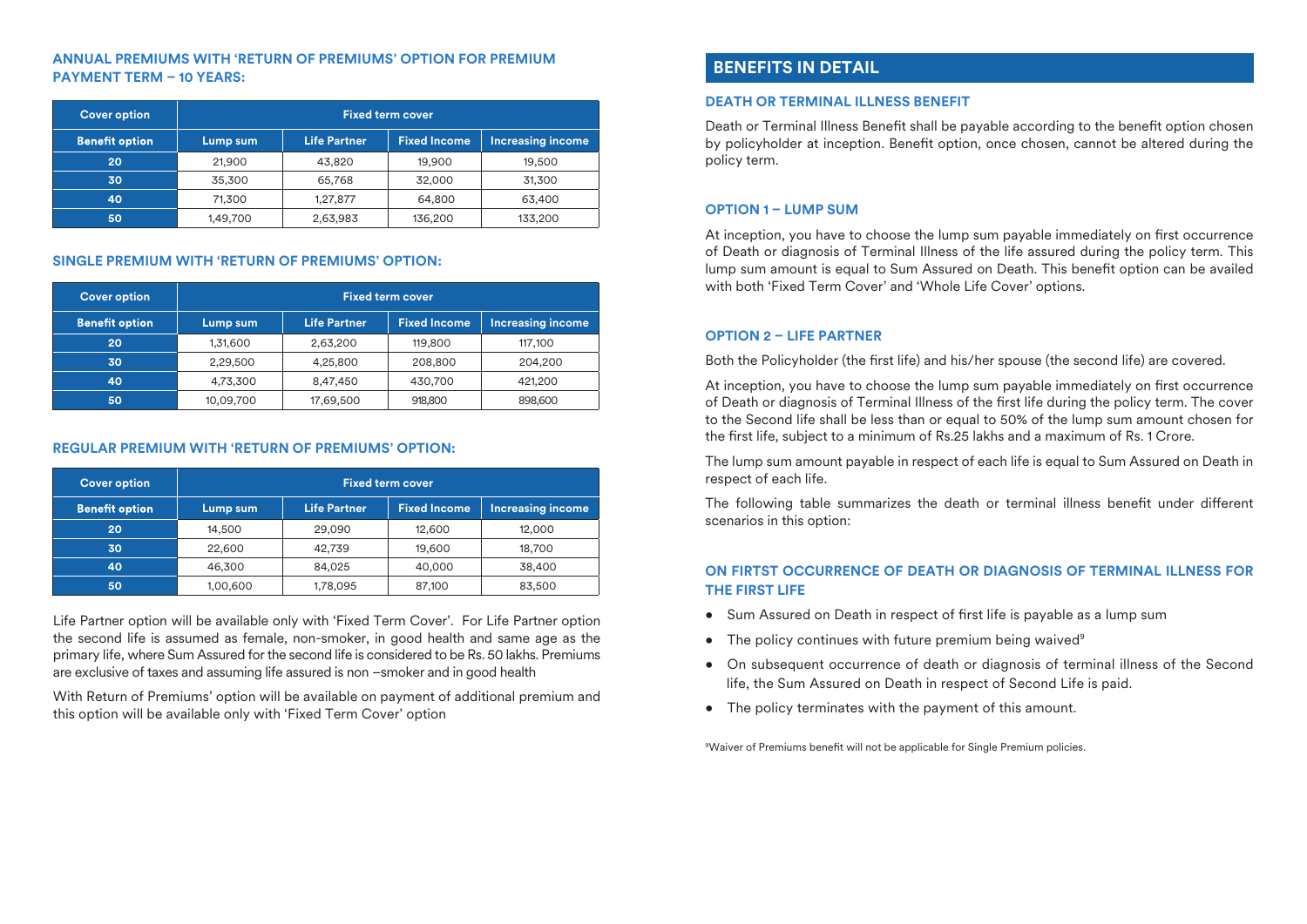#### **ON FIRTST OCCURRENCE OF DEATH OR DIAGNOSIS OF TERMINAL ILLNESS FOR THE SECOND LIFE PRECEDING THE FIRST LIFE**

- Sum Assured on Death in respect of second life is payable as a lump sum
- The policy shall continue with reduced premiums with respect to First life<sup>10</sup>
- On subsequent occurrence of death or diagnosis of terminal illness of the first life, the Sum Assured on Death in respect of first Life is paid.
- The policy terminates with the payment of this amount

<sup>10</sup>Reduction of Premiums with respect to the First Life will not be applicable for Single Premium policies.

## **ON FIRTST OCCURRENCE OF DEATH OR DIAGNOSIS OF TERMINAL ILLNESS OF BOTH THE LIVES SIMULTANEOUSLY**

Sum Assured on Death in respect of both the first life and the second life will be paid as lump sum and the policy is terminated.

#### **Note :**

- Once Option 2 Life partner is chosen the policyholder cannot discontinue the coverage of the particular life, unless it is due to the events as mentioned above.
- Option 2 Life partner shall only be available where the Basic Sum Assured of First Life is greater than or equal to Rs. 50 lakhs.
- Cover for second life would be available upon payment of additional premiums.
- $\bullet$  This benefit option can only be availed with Fixed Term Cover option.

#### **OPTION 3 – FIXED INCOME**

At inception, you have to choose the Monthly Income amount. On first occurrence of Death or diagnosis of Terminal Illness, Sum Assured on Death shall be payable. Sum Assured on Death is equal to lump sum amount (equal to 100 times of Monthly Income chosen at the time of inception) payable immediately plus fixed Monthly Income payable over 10 years (120 months) in instalments, where the first instalment of monthly income will be payable one month from date of death of the life assured. The policy terminates with the payment of the last instalment of Monthly Income.

This benefit option can be availed with both 'Fixed Term Cover' and 'Whole Life Cover' options.

#### **OPTION 4 – INCREASING INCOME**

At inception, you have to choose the Monthly Income amount. On first occurrence of Death or diagnosis of Terminal Illness, Sum Assured on Death shall be payable. Sum Assured on Death is equal to lump sum amount (equal to 100 times of Monthly Income chosen at the time of inception) payable immediately plus increasing Monthly Income payable over 10 years (120 months) in instalments increasing at 10% simple per annum, where the first instalment of monthly income will be payable one month from date of death of the life assured. The policy terminates with the payment of the last instalment of Monthly Income.

This benefit option can be availed with both 'Fixed Term Cover' and 'Whole Life Cover' options.

#### **FOR OPTION 1 – LUMP SUM, OPTION 3 – FIXED INCOME, AND OPTION 4 – INCREASING INCOME**

**Sum Assured on Death** shall be defined as higher of

- 10 times the Annualized Premium for Limited Pay/Regular Pay and 125% of Single Premium for Single Pay option
- Basic Sum Assured which is the absolute amount assured to be paid on death
- 105% of Single Premium/ Total premiums received up to the date of death or diagnosis of Terminal Illness

#### **For Option 2 – Life Partner**

#### **Sum Assured on Death in respect of first life** shall be defined as Higher of

- 10 times the Annualized premium in respect of first life for Limited Pay/Regular Pay and 125% of Single Premium in respect of first life for Single Pay option
- Basic sum assured which is the absolute amount assured to be paid on death in respect of first life
- 105% of Single Premium/Total premiums paid received in respect of First Life, up to the date of death or diagnosis of Terminal Illness

#### Sum Assured on Death in respect of second life shall be defined as Higher of

- 10 times the Annualized Premium in respect of second life for Limited Pay/Regular Pay and 125% of Single Premium in respect of second life for Single Pay option
- Basic sum assured which is the absolute amount assured to be paid on death in respect of second life
- 105% of Single Premium/Total premiums paid in respect of Second Life, up to the date of death or diagnosis of Terminal Illness

 For Option 3 and Option 4 the Basic Sum Assured is equal to "Lump sum" amount payable immediately on first occurrence of death or diagnosis of Terminal Illness plus total Monthly Income payable over 120 months on first occurrence of death or diagnosis of Terminal Illness.

Please refer section 'Terms and conditions' for the details of Terminal Illness

#### **ADDITIONAL BENEFIT**

#### **Return of Premiums**

• If you choose the 'With Return of Premiums' option at inception of the policy, then on survival till maturity of the policy, you will receive maturity benefit which is equal to the Guaranteed sum assured on maturity. This option is available on payment of additional premiums. This option will be available only with Fixed Term Cover option.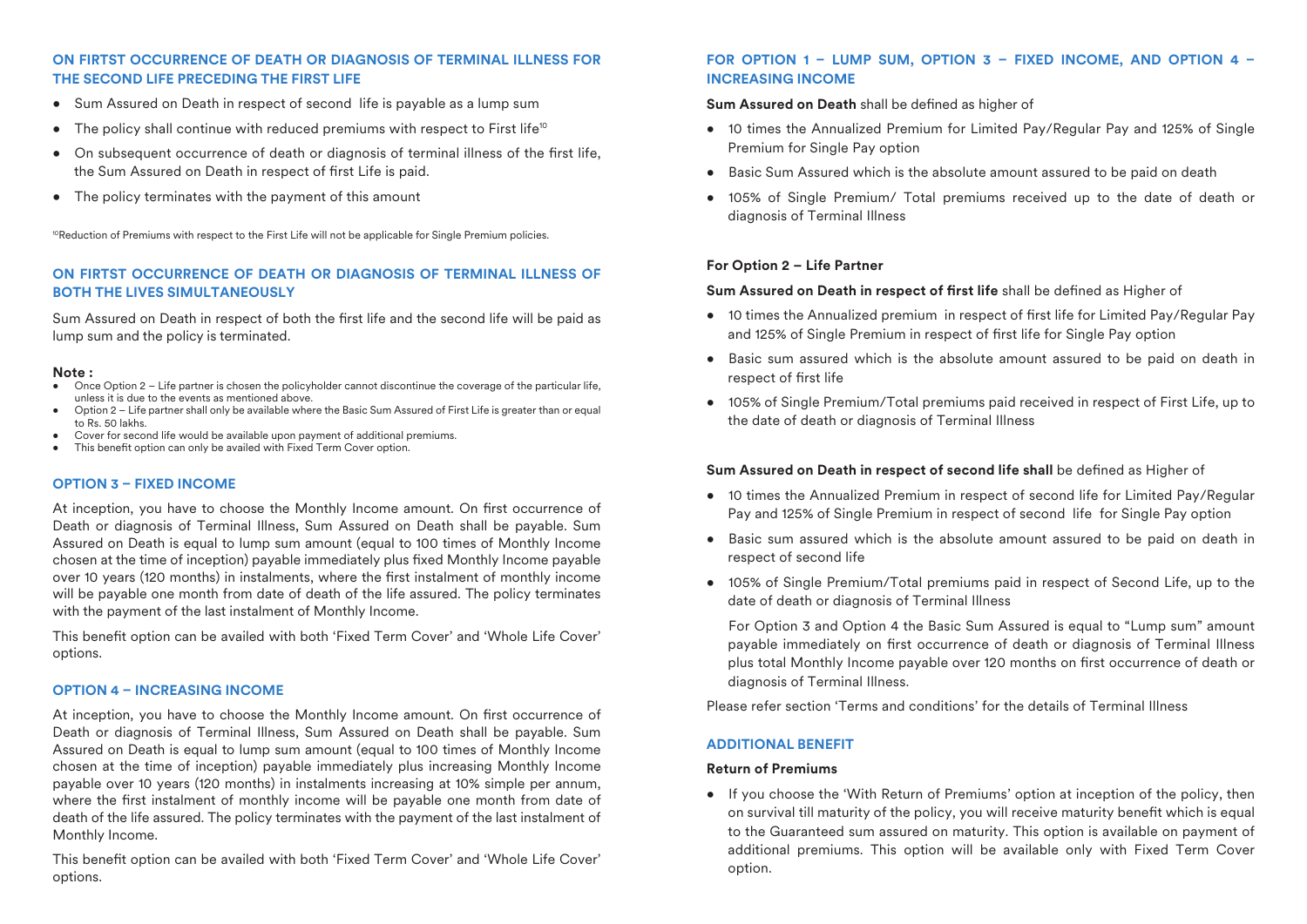### **Maturity Benefit**

Maturity Benefit will be zero if 'Without Return of Premiums' option is chosen under the Policy.

#### **Maturity benefit is payable only if 'With Return of Premiums' option is chosen.**

Maturity benefit is equal to Guaranteed sum assured on maturity.

For Option 1 – Lump Sum, Option 3 – Fixed Income, and Option 4 – Increasing Income, Guaranteed Sum Assured on Maturity is the absolute amount of benefit guaranteed to be paid on maturity, which is 100% of total premiums paid under the policy.

For Option  $2 -$  Life Partner, the following table summarizes the maturity benefit under different scenarios:

| On survival of both lives till<br>maturity                                                                              | Guaranteed Sum Assured on Maturity in respect<br>of both lives, which is the absolute amount of<br>benefit guaranteed to be paid on maturity and is<br>equal to 100% of total premiums paid in respect<br>of both life cover.                                                                            |
|-------------------------------------------------------------------------------------------------------------------------|----------------------------------------------------------------------------------------------------------------------------------------------------------------------------------------------------------------------------------------------------------------------------------------------------------|
| In case of death or diagnosis of<br>terminal illness of the First Life,<br>and survival of Second Life till<br>maturity | Guaranteed Sum Assured on Maturity in respect<br>of the Second Life, which is the absolute amount<br>of benefit quaranteed to be paid on maturity,<br>and is equal to total additional premiums paid<br>(including premiums which are waived and paid<br>by the insurance company) for Second Life cover |
| In case of death or diagnosis of<br>terminal illness of the Second<br>Life, and survival of First Life till<br>maturity | Guaranteed Sum Assured on Maturity in respect<br>of the First Life, which is the absolute amount of<br>benefit guaranteed to be paid on maturity, and is<br>equal to total premiums paid for First Life cover                                                                                            |

The total premiums paid are the premiums excluding taxes and underwriting extra premiums paid, if any.

The Policy terminates with the payment of Maturity Benefit.

### **NON-FORFEITURE BENEFITS**

#### **Surrender Benefit**

- For Single Pay: The policy will acquire guaranteed surrender value immediately after the payment of Single premium.
- For Limited Pay: If all due premiums have been paid for at least two consecutive policy years, the policy shall acquire a guaranteed surrender value.
- For Regular Pay: If 'Without Return of Premiums' option is chosen Being a pure protection regular paying policy, there is no surrender value.

If 'With Return of Premiums' option is chosen - If all due premiums have been paid for at least two consecutive years, the policy shall acquire a guaranteed surrender value.

The policy will be terminated after payment of surrender value. The surrender value payable shall be higher of guaranteed surrender value and special surrender value as given below

#### **WITHOUT RETURN OF PREMIUMS:**

#### **For Limited Pay:**

The surrender value payable shall be Guaranteed Surrender Value as given below -

#### **Guaranteed Surrender Value (GSV) =**



The Single Premium/ total premiums paid considered in calculation of GSV are premiums excluding Goods and Service Tax and underwriting, extra premium paid, if any.

Option 2- Life Partner: The Single Premium/ total premiums paid with respect to each life considered in calculation of GSV are premiums (including premiums which are waived and paid by insurance company, if any) with respect to each life excluding Goods and Services Tax and underwriting extra premiums paid, if any.

#### **For Regular Pay:**

Surrender value is zero

### **WITH RETURN OF PREMIUMS:**

The surrender value payable shall be higher of guaranteed surrender value and special surrender value as given below-

**Guaranteed Surrender Value (GSV)** = Total Premiums Paid/Single Premium x GSV factor.

The total premiums/ Single Premium paid considered in calculation of GSV are premiums excluding Goods and Service Tax and underwriting, extra premium paid, if any.

Option 2- Life Partner: The total premiums paid with respect to each life considered in calculation of GSV are premiums (including premiums which are waived and paid by insurance company, if any) with respect to each life excluding Goods and Services Tax and underwriting extra premiums paid, if any.

**Special Surrender Value (SSV)** is calculated as Maturity Paid-up Sum Assured x SSV factor. Where Maturity Paid-up Sum Assured is the absolute amount of benefit guaranteed to be paid on maturity, which is 100% of total premiums/Single Premium paid.

For Option 2- Life Partner: Maturity Paid-up Sum Assured is the absolute amount of benefit guaranteed to be paid on maturity with respect to each life, which is 100% of total premiums or Single Premium paid (including premiums which are waived and paid by us or the insurance company if any) with respect to each life.

The applicable surrender value factors vary according to the policy term and policy year of surrender.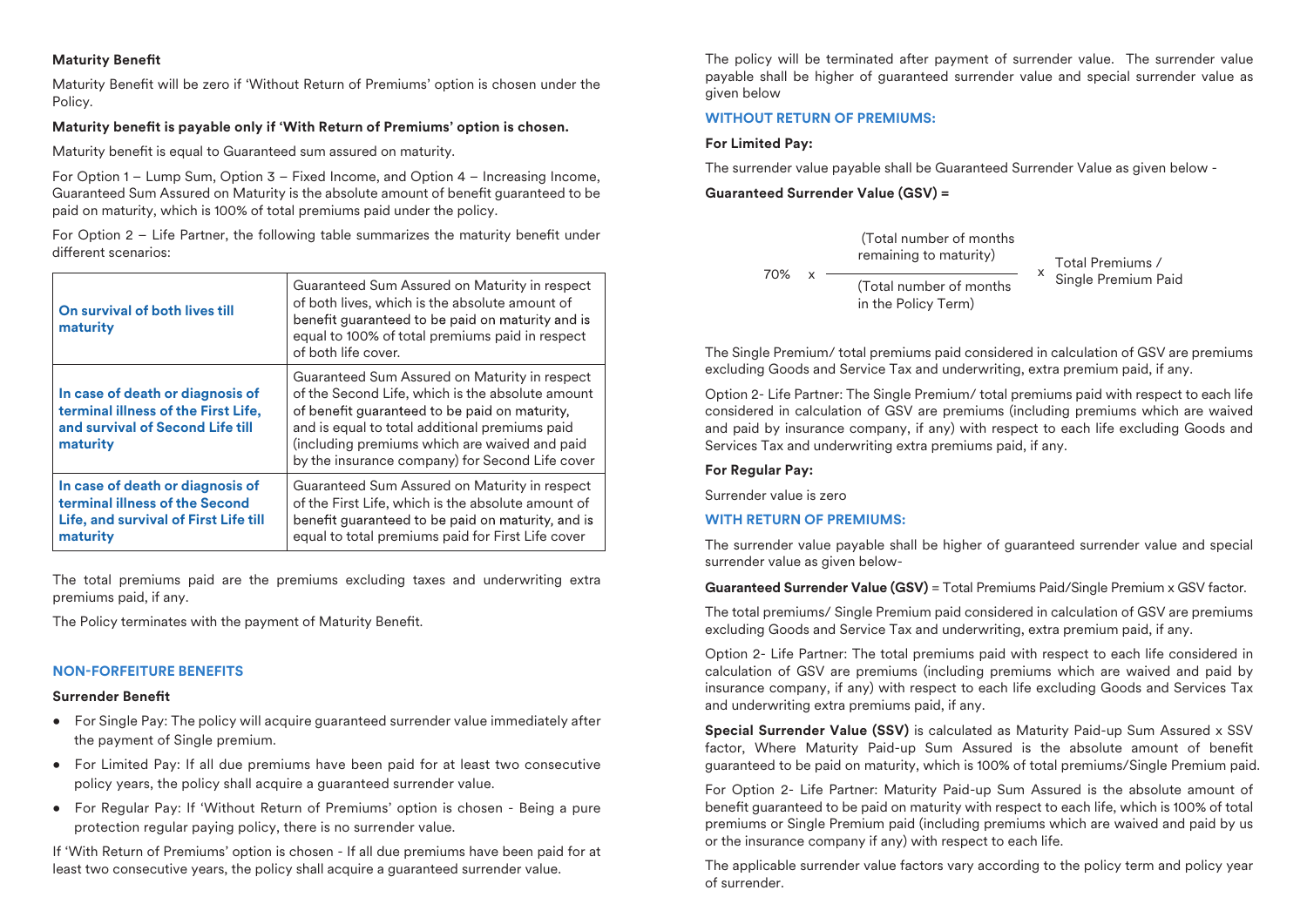#### **REDUCED PAID-UP VALUE**

If a policy has acquired a Guaranteed Surrender Value and no future instalment premiums are paid, the policy will continue as a reduced paid up policy with reduced benefits, however the policyholder shall have the option to surrender the policy.

Reduced Paid-up policy is a default non forfeiture benefit. Such Reduced Paid-up policies can be revived within five (5) years from the due date of first unpaid instalment premium by payment of all due instalment premiums together with interest, at prevailing rate of interest. Once Policy becomes Reduced Paid-up and is not revived till the end of the revival period it will continue to be in Reduced Paid-up status.

The benefits to be paid in case of Reduced Paid-up policies are as follows.

#### **Death or Terminal Illness Benet:**

Reduced Paid-up Sum Assured on Death is payable on death or Terminal Illness of the Life Assured during the Policy Term, provided the Policy is in Reduced Paid-up status.

#### **For Option 1 – Lump sum**

Reduced Paid-up Sum Assured on death is calculated as:

Sum Assured on Death x (Number of Instalment Premiums paid / Number of Instalment Premiums payable during the Premium Payment Term).

The policy terminates with the payment of this claim amount.

#### **For Option 2 – Life partner**

| On first occurrence of<br>death or diagnosis of<br>terminal illness for the<br>first life                               | • Reduced Paid – up Sum Assured on Death in respect of the<br>First life is payable as a lump sum where Reduced Paid-up Sum<br>Assured on death is calculated as.                                               |
|-------------------------------------------------------------------------------------------------------------------------|-----------------------------------------------------------------------------------------------------------------------------------------------------------------------------------------------------------------|
|                                                                                                                         | • Sum Assured on Death in respect of First Life x (Number of<br>Instalment Premiums paid / Number of Instalment Premiums<br>payable during the Premium Payment Term)                                            |
|                                                                                                                         | • On subsequent occurrence of death or diagnosis of Terminal<br>Illness of the Second Life, Reduced Paid - up Sum Assured<br>on Death in respect of the Second Life is paid and the Policy<br>terminates        |
| On first occurrence of<br>death or diagnosis of<br>terminal illness for the<br>second life preceding<br>the first life, | • Reduced Paid - up Sum Assured on Death in respect of the<br>Second Life is payable as a lump sum where Reduced Paid-up<br>Sum Assured on death is calculated as,                                              |
|                                                                                                                         | • Sum Assured on Death in respect of Second Life x (Number of<br>Instalment Premiums paid / Number of Instalment Premiums<br>payable during the Premium Payment Term)                                           |
|                                                                                                                         | • On subsequent occurrence of death or diagnosis of Terminal<br>Illness of the first life, Reduced Paid - up Sum Assured on<br>Death in respect of the First Life shall be payable and the Policy<br>terminates |
| On first occurrence of<br>death or diagnosis of<br>terminal illness of both<br>the lives simultaneously                 | • Reduced Paid – up Sum Assured on Death in respect of both the<br>First Life and the Second Life will be paid as lump sum and the<br>Policy is terminated.                                                     |

# **For Option 3 – Fixed Income and Option 4 – Increasing Income**

Reduced Paid-Up Sum Assured on Death is payable, which is calculated as Sum Assured on Death x (Number of Instalment Premiums paid / Number of Instalment Premiums payable during the Premium Payment Term).

The Reduced Paid-Up Sum Assured on Death is the highest of:

- 10 times the Annualized Premium x (t / n) for Limited Pay/Regular Pay
- Paid-Up Basic Sum Assured, which is the "Lump Sum x (t / n)" amount payable immediately plus total Monthly Income  $x$  (t / n) payable over 120 months on first occurrence of death or diagnosis of Terminal Illness.
- 105% of Total Premiums paid up to the date of death or diagnosis of Terminal Illness of the Life Assured.

Where, "t" refers the Number of Instalment Premiums paid and "n" refers the Number of Instalment Premiums payable during the Premium Payment Term. The Policy terminates with the payment of the last instalment of Monthly Income.

#### **Maturity Benefit**

Reduced Paid-up Sum Assured on Maturity is zero if 'Without Return of Premiums' option is chosen by the Policyholder.

Reduced Paid – up Sum Assured on Maturity is payable as Maturity Benefit.

Maturity Benefit is payable only if 'With Return of Premiums' option is chosen by the Policyholder.

For Option 1 – Lump Sum payout, Option 3 – Fixed Income, and Option 4 – Increasing Income, Reduced Paid - up Sum Assured on Maturity is the absolute amount of benet guaranteed to be paid on the Maturity Date, which is total Instalment Premiums paid until the Policy acquires Reduced Paid-up status.

For Option 2 – Life Partner:

| On survival of both lives<br>till maturity                                                                                                      | Reduced Paid - up Sum Assured on Maturity in respect of<br>both lives, which is the absolute amount of benefit guaranteed<br>to be paid on the Maturity Date and is equal to total Instalment<br>Premiums (excluding GST and underwriting extra premiums<br>paid, if any) paid in respect of both life cover till the Policy goes<br>into Reduced Paid-up status. |
|-------------------------------------------------------------------------------------------------------------------------------------------------|-------------------------------------------------------------------------------------------------------------------------------------------------------------------------------------------------------------------------------------------------------------------------------------------------------------------------------------------------------------------|
| In case of death or<br>diagnosis of terminal<br>illness of the First Life,<br>and survival of Second<br><b>Life till maturity</b>               | Reduced Paid - up Sum Assured on Maturity in respect of<br>the Second Life, which is the absolute amount of benefit<br>guaranteed to be paid on the Maturity Date, and is equal to total<br>additional premiums paid (including premiums which are waived<br>and paid by Us) for Second Life cover till the Policy goes into<br>Reduced Paid-up status.           |
| In case of death or<br>diagnosis of terminal<br><b>illness of the Second</b><br><b>Life, and survival of First</b><br><b>Life till maturity</b> | Reduced Paid - up Sum Assured on Maturity in respect of the<br>First Life, which is the absolute amount of benefit guaranteed<br>to be paid on the Maturity Date, and is equal to total Instalment<br>Premiums (excluding GST and underwriting extra premiums<br>paid, if any) paid for First Life cover till the Policy goes into<br>Reduced Paid - up status.   |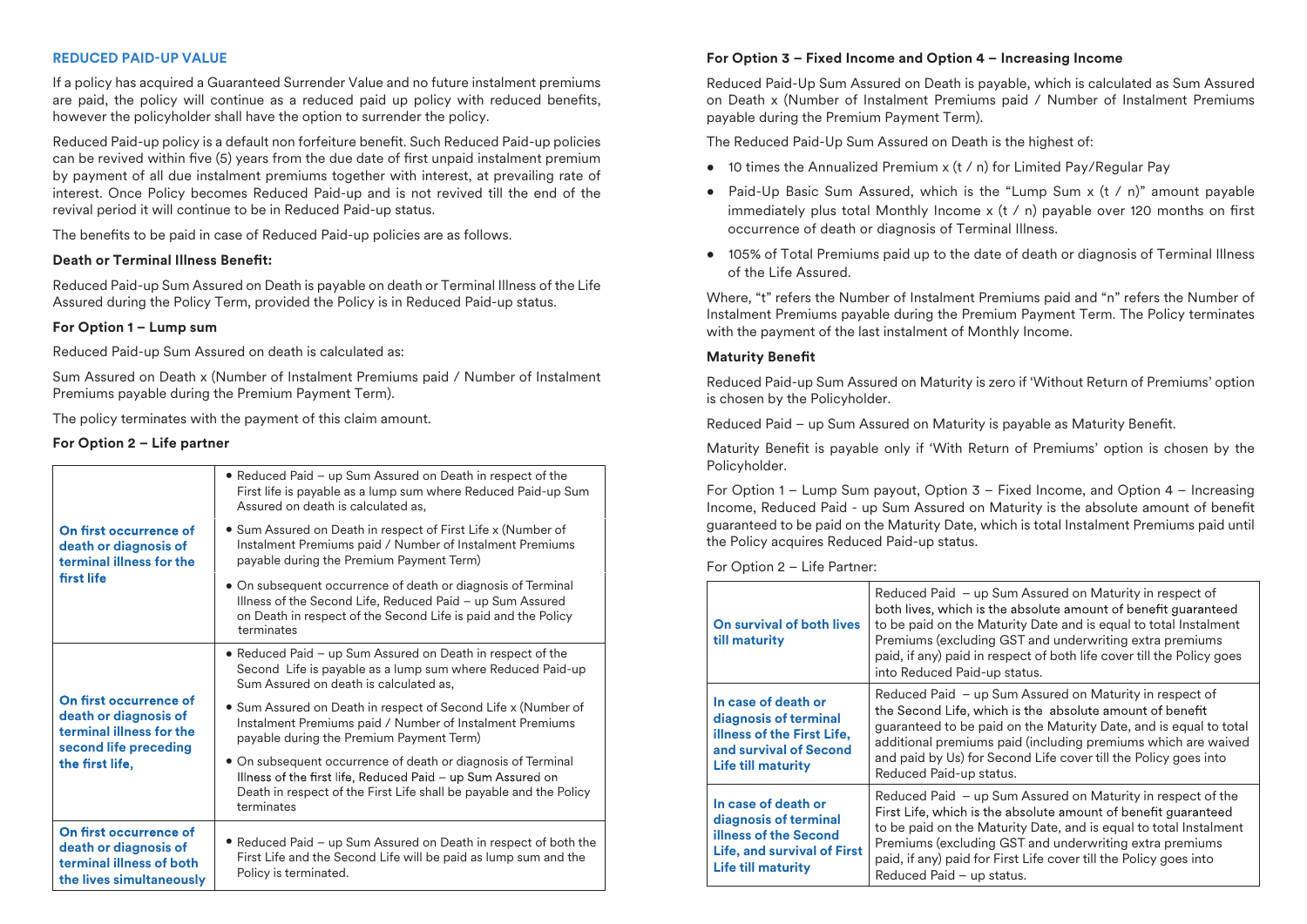The total premiums paid are the premiums excluding taxes and extra premiums paid, if any.

The Policy terminates with the payment of Maturity Benefit.

# **OTHER BENEFITS**

Special benefits for Women

The policy also offers special premium rates for a female life assured.

#### **Flexible premium payment modes & modal factors**

You may elect to pay premiums by Yearly, Half Yearly, or Monthly mode subject to the minimum annualized premium under each mode.

Modal factors on annualized premium will be applicable as per the table below:

| <b>Premium Paying Mode</b> | <b>Modal Factor</b> |
|----------------------------|---------------------|
| Annual                     |                     |
| <b>Half Yearly</b>         | 0.5131              |
| Monthly                    | 0.0886              |

Alteration between different modes of premium payment is allowed at any Policy Anniversary on request.

#### **BENEFITS FOR HIGHER SUM ASSURED**

Special premium rates will be offered upon choosing higher sum assured, depending on sum assured slabs. The available sum assured slabs are Rs. 25 lakhs – Rs. 49.99 lakhs, Rs. 50 lakhs – Rs. 99.99 lakhs, Rs. 1 crore – Rs. 1.99 crore, Rs. 2 crore – 24.99 crore, Rs. 25 crore and above.

#### **LOANS**

There is no policy loan available in this plan.

#### **GRACE PERIOD**

If premiums are not paid on their due dates, a grace period of 30 days (15 days for monthly mode) from the due date of unpaid premium will be allowed for payment of premium without interest. During the grace period the policy shall continue to be in force for all the insured events.

#### **PREMIUM DISCONTINUANCE**

For Limited Pay: If all due premiums for the first two consecutive years are not paid, the policy lapses at the end of the grace period and the risk cover will cease immediately.

For Regular Pay: If 'Without Return of Premiums' option is chosen, and if the Installment Premium is not paid either on the premium due date or within the Grace Period, the policy lapses at the end of the grace period and the risk cover will cease immediately..

If 'With Return of Premiums' option is chosen, all due Premiums for the first two consecutive years are not paid, the policy lapses at the end of the grace period and the risk cover will cease immediately.

No benefits will be paid when the policy is in lapsed status. A lapsed policy can be revived as defined in the Revival section

#### **REVIVAL**

A Policy which has Lapsed or is in Paid-up Status may be revived during the Revival Period of 5 years and before the Maturity Date by paying all the outstanding Instalment Premiums in full with interest at the rate specified by Us from time to time. Revival of the Policy is subject to Our Board approved underlying policy.

Please contact us to find out the rate of interest applicable. The current rate of interest applicable is 8% p.a. We may change this rate from time to time. We will obtain the prior approval of the IRDA of India for any changes to the underlying formula for calculating the rate of interest applicable.

A Policy that has been Surrendered cannot be revived.

#### **TERMINATION**

The Policy will be terminated on the occurrence of the earliest of the following:

- On cancellation during Free look Period
- The date of payment of surrender value.
- $\bullet$  At the expiry of the revival period as defined above, if the Policy has not been revived and provided the said Policy has not acquired any Paid- Up Value.
- On payment of the Death Benefit, Terminal Illness Benefit, or Maturity Benefit (only if 'with return of premiums' option is selected), whichever is applicable

# **TERMS AND CONDITIONS**

#### **FREE LOOK PERIOD**

Please go through the terms and conditions of your Policy very carefully. If you have any objections to the terms and conditions of your Policy, you may return the Policy by giving a signed written notice to us, stating the reasons for cancellation, within 15 days (30 days in case of distance marketing channel or electronic policies) from the date of receiving your Policy and you will be entitled to a refund of the instalment premiums paid, subject to a deduction of proportionate risk premium for the period of cover, stamp duty charges and/or the expenses incurred on medical examination (if any).

### **TAX BENEFITS**

Tax benefits under this plan are available as per the provisions and conditions of the Income Tax Act, 1961 and are subject to any changes made in the tax laws in future. Please consult your tax advisor for advice on the availability of tax benefits for the premiums paid and proceeds received under the policy.